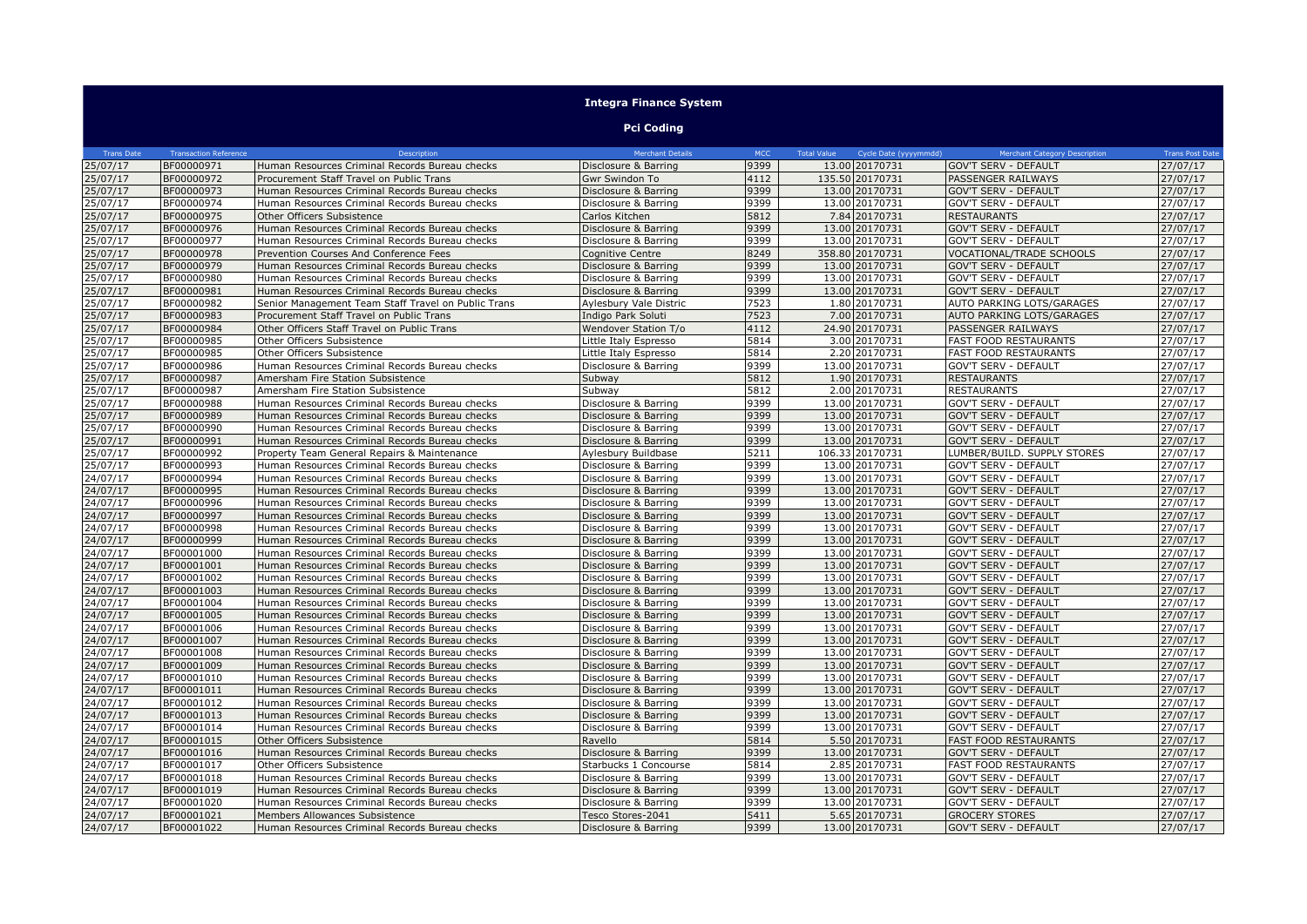| 24/07/17 | BF00001023 | Human Resources Criminal Records Bureau checks      | Disclosure & Barring      | 9399 | 13.00 20170731    | GOV'T SERV - DEFAULT         | 27/07/17 |
|----------|------------|-----------------------------------------------------|---------------------------|------|-------------------|------------------------------|----------|
| 24/07/17 | BF00001024 | Human Resources Criminal Records Bureau checks      | Disclosure & Barring      | 9399 | 13.00 20170731    | <b>GOV'T SERV - DEFAULT</b>  | 27/07/17 |
| 24/07/17 | BF00001025 | Human Resources Criminal Records Bureau checks      | Disclosure & Barring      | 9399 | 13.00 20170731    | <b>GOV'T SERV - DEFAULT</b>  | 27/07/17 |
| 21/07/17 | BF00001026 | Senior Management Team Staff Travel on Public Trans | Greater Anglia T/o        | 4112 | 22.30 20170731    | PASSENGER RAILWAYS           | 27/07/17 |
| 21/07/17 | BF00001027 | Buckingham Fire Station Cleaning Materials          | Tesco Store 2162          | 5411 | 5.00 20170731     | <b>GROCERY STORES</b>        | 27/07/17 |
| 21/07/17 | BF00001028 | Senior Management Team Subsistence                  | <b>Biggles Restaurant</b> | 5812 | 57.20 20170731    | <b>RESTAURANTS</b>           | 27/07/17 |
| 21/07/17 | BF00001029 | Finance Staff Travel on Public Trans                | Aylesbury Station T/o     | 4112 | 38.50 20170731    | PASSENGER RAILWAYS           | 27/07/17 |
| 20/07/17 | BF00001030 | Other Officers Subsistence                          | Ravello                   | 5814 | 2.75 20170731     | <b>FAST FOOD RESTAURANTS</b> | 27/07/17 |
| 20/07/17 | BF00001031 | Property Team General Repairs & Maintenance         | Tesco Stores-2038         | 5411 | 8.50 20170731     | <b>GROCERY STORES</b>        | 27/07/17 |
| 20/07/17 | BF00001032 | Property Team General Repairs & Maintenance         | B & Q 1305                | 5211 | 15.62 20170731    | LUMBER/BUILD. SUPPLY STORES  | 27/07/17 |
| 18/07/17 | BF00001033 | Other Officers Subsistence                          | Costa Coffee              | 5814 | 5.30 20170731     | <b>FAST FOOD RESTAURANTS</b> | 27/07/17 |
| 20/07/17 | BF00001034 | Other Officers Subsistence                          | Costa Coffee 43036955     | 5814 | 4.60 20170731     | <b>FAST FOOD RESTAURANTS</b> | 27/07/17 |
| 20/07/17 | BF00001035 | Human Resources Employees Professional Subs         | Cipd Membership Renewa    | 8999 | 92.00 20170731    | PROFESSIONAL SERVICES - DEF  | 27/07/17 |
| 20/07/17 | BF00001036 | Other Officers Staff Travel on Public Trans         | Wendover Station T/o      | 4112 | 35.20 20170731    | PASSENGER RAILWAYS           | 27/07/17 |
| 20/07/17 | BF00001037 | Staff Development Employees Professional Subs       | Cipd Membership Renewa    | 8999 | 132.00 20170731   | PROFESSIONAL SERVICES - DEF  | 27/07/17 |
| 20/07/17 | BF00001038 | Other Officers Staff Travel on Public Trans         | Oyster Autotopup          | 4112 | 40.00 20170731    | PASSENGER RAILWAYS           | 27/07/17 |
| 20/07/17 | BF00001039 | Admin Buildings - Unit 7 General Office Equipment   | Amazon UK Marketplace     | 5999 | 69.70 20170731    | MISC SPECIALITY RETAIL       | 27/07/17 |
| 20/07/17 | BF00001040 | Property Team General Repairs & Maintenance         | Flogas Britain Limited    | 5983 | 44.65 20170731    | <b>FUEL DEALERS</b>          | 27/07/17 |
| 19/07/17 | BF00001041 | Human Resources Employees Professional Subs         | Cipd Membership Renewa    | 8999 | 180.00 20170731   | PROFESSIONAL SERVICES - DEF  | 27/07/17 |
| 19/07/17 | BF00001042 | Protection Subsistence                              | Tesco Stores 5594         | 5411 | 8.84 20170731     | <b>GROCERY STORES</b>        | 27/07/17 |
| 19/07/17 | BF00001043 | Research and Development Operational Equipment      | Parcel2go.Com Ltd         | 4215 | 22.92 20170731    | <b>COURIER SERVICES</b>      | 27/07/17 |
| 19/07/17 | BF00001044 | Other Officers Subsistence                          | <b>Starbucks</b>          | 5814 | 3.20 20170731     | <b>FAST FOOD RESTAURANTS</b> | 27/07/17 |
| 19/07/17 | BF00001045 | Human Resources Criminal Records Bureau checks      | Disclosure & Barring      | 9399 | 13.00 20170731    | <b>GOV'T SERV - DEFAULT</b>  | 27/07/17 |
|          | BF00001046 |                                                     |                           | 5411 | 8.15 20170731     |                              |          |
| 19/07/17 | BF00001047 | Other Officers Subsistence                          | W M Morrison              | 9399 | 13.00 20170731    | <b>GROCERY STORES</b>        | 27/07/17 |
| 19/07/17 |            | Human Resources Criminal Records Bureau checks      | Disclosure & Barring      |      |                   | GOV'T SERV - DEFAULT         | 27/07/17 |
| 19/07/17 | BF00001048 | Human Resources Criminal Records Bureau checks      | Disclosure & Barring      | 9399 | 13.00 20170731    | <b>GOV'T SERV - DEFAULT</b>  | 27/07/17 |
| 19/07/17 | BF00001049 | Finance Staff Travel on Public Trans                | Aylesbury Station T/o     | 4112 | 8.60 20170731     | PASSENGER RAILWAYS           | 27/07/17 |
| 19/07/17 | BF00001050 | Other Officers Subsistence                          | Pret A Manger             | 5812 | 0.99 20170731     | <b>RESTAURANTS</b>           | 27/07/17 |
| 19/07/17 | BF00001050 | Other Officers Subsistence                          | Pret A Manger             | 5812 | 3.45 20170731     | <b>RESTAURANTS</b>           | 27/07/17 |
| 19/07/17 | BF00001051 | Human Resources Criminal Records Bureau checks      | Disclosure & Barring      | 9399 | 13.00 20170731    | GOV'T SERV - DEFAULT         | 27/07/17 |
| 19/07/17 | BF00001052 | Human Resources Criminal Records Bureau checks      | Disclosure & Barring      | 9399 | 13.00 20170731    | <b>GOV'T SERV - DEFAULT</b>  | 27/07/17 |
| 19/07/17 | BF00001053 | Human Resources Criminal Records Bureau checks      | Disclosure & Barring      | 9399 | 13.00 20170731    | GOV'T SERV - DEFAULT         | 27/07/17 |
| 19/07/17 | BF00001054 | Human Resources Criminal Records Bureau checks      | Disclosure & Barring      | 9399 | 13.00 20170731    | <b>GOV'T SERV - DEFAULT</b>  | 27/07/17 |
| 19/07/17 | BF00001055 | Human Resources Criminal Records Bureau checks      | Disclosure & Barring      | 9399 | 13.00 20170731    | GOV'T SERV - DEFAULT         | 27/07/17 |
| 18/07/17 | BF00001056 | Equipment Management Operational Equipment          | <b>Screwfix Direct</b>    | 5211 | 15.10 20170731    | LUMBER/BUILD. SUPPLY STORES  | 27/07/17 |
| 18/07/17 | BF00001057 | <b>ICT Computer Hardware</b>                        | Amazon UK Marketplace     | 5999 | 9.99 20170731     | MISC SPECIALITY RETAIL       | 27/07/17 |
| 18/07/17 | BF00001058 | Other Officers Subsistence                          | Iz *the Gentlemen Barista | 5812 | 4.40 20170731     | <b>RESTAURANTS</b>           | 27/07/17 |
| 17/07/17 | BF00001059 | Other Officers Subsistence                          | Autogrill Leon Euston     | 5812 | 2.70 20170731     | <b>RESTAURANTS</b>           | 27/07/17 |
| 17/07/17 | BF00001060 | Other Officers Subsistence                          | Costa Coffee              | 5814 | 2.75 20170731     | <b>FAST FOOD RESTAURANTS</b> | 27/07/17 |
| 17/07/17 | BF00001060 | Other Officers Subsistence                          | Costa Coffee              | 5814 | 1.75 20170731     | <b>FAST FOOD RESTAURANTS</b> | 27/07/17 |
| 17/07/17 | BF00001061 | Property Team General Repairs & Maintenance         | Briants Of Risborough Lt  | 5712 | 36.23 20170731    | FURNITURE/EQUIP STORES       | 27/07/17 |
| 17/07/17 | BF00001062 | Senior Management Team Staff Travel on Public Trans | Greater Anglia T/o        | 4112 | 22.30 20170731    | PASSENGER RAILWAYS           | 27/07/17 |
| 17/07/17 | BF00001063 | Protection Subsistence                              | Tesco Stores 5594         | 5411 | 4.17 20170731     | <b>GROCERY STORES</b>        | 27/07/17 |
| 17/07/17 | BF00001064 | Senior Management Team Staff Travel on Public Trans | Napier Mk                 | 7523 | 8.00 20170731     | AUTO PARKING LOTS/GARAGES    | 27/07/17 |
| 17/07/17 | BF00001065 | Property Team General Repairs & Maintenance         | Flogas Britain Limited    | 5983 | 5.94 20170731     | <b>FUEL DEALERS</b>          | 27/07/17 |
| 17/07/17 | BF00001066 | Transport and Workshops Spares for Red Fleet        | Pirtek                    | 5533 | 192.00 20170731   | AUTOMOTIVE PARTS STORES      | 27/07/17 |
| 17/07/17 | BF00001067 | Senior Management Team Subsistence                  | Canela                    | 5812 | 11.22 20170731    | <b>RESTAURANTS</b>           | 27/07/17 |
| 14/07/17 | BF00001068 | Operational Assurance Miscellaneous Expenses        | Premier Inn4452310        | 3811 | 110.00 20170731   | PREMIER INN                  | 27/07/17 |
| 15/07/17 | BF00001069 | Protection Course Catering Costs                    | Coffee Shop               | 5812 | 3.44 20170731     | <b>RESTAURANTS</b>           | 27/07/17 |
| 16/07/17 | BF00001070 | Human Resources Printing and Stationery             | Amazon UK Marketplace     | 5999 | 19.99 20170731    | MISC SPECIALITY RETAIL       | 27/07/17 |
| 14/07/17 | BF00001071 | Equipment Management Operational Equipment          | Www.Solentplastics.Co.    | 7399 | 1,142.40 20170731 | BUSINESS SERVICES - DEFAULT  | 27/07/17 |
| 14/07/17 | BF00001072 | Senior Management Team Staff Travel on Public Trans | Trainline                 | 4112 | 42.23 20170731    | PASSENGER RAILWAYS           | 27/07/17 |
| 15/07/17 | BF00001073 | Protection General Office Equipment                 | Suk Retail Ltd            | 5943 | 9.99 20170731     | <b>STATIONERY STORES</b>     | 27/07/17 |
| 14/07/17 | BF00001074 | Other Officers Subsistence                          | The Balcony-Waterloo S    | 5811 | 5.55 20170731     | <b>CATERERS</b>              | 27/07/17 |
| 14/07/17 | BF00001075 | Senior Management Team Staff Travel on Public Trans | Greater Anglia T/o        | 4112 | 30.10 20170731    | PASSENGER RAILWAYS           | 27/07/17 |
| 14/07/17 | BF00001076 | Property Team General Repairs & Maintenance         | Tesco Pfs 3836            | 5541 | 6.41 20170731     | <b>SERVICE STATIONS</b>      | 27/07/17 |
| 15/07/17 | BF00001077 | Protection Subsistence                              | Tesco Stores 5594         | 5411 | 2.00 20170731     | <b>GROCERY STORES</b>        | 27/07/17 |
| 15/07/17 | BF00001077 | <b>Protection Subsistence</b>                       | Tesco Stores 5594         | 5411 | 1.74 20170731     | <b>GROCERY STORES</b>        | 27/07/17 |
| 14/07/17 | BF00001078 | Members Allowances Printing and Stationery          | Kall Kwik Hemel Hempstea  | 2741 | 21.00 20170731    | MISC PUBLISHING & PRINTING   | 27/07/17 |
| 14/07/17 | BF00001078 | Protection Printing and Stationery                  | Kall Kwik Hemel Hempstea  | 2741 | 63.00 20170731    | MISC PUBLISHING & PRINTING   | 27/07/17 |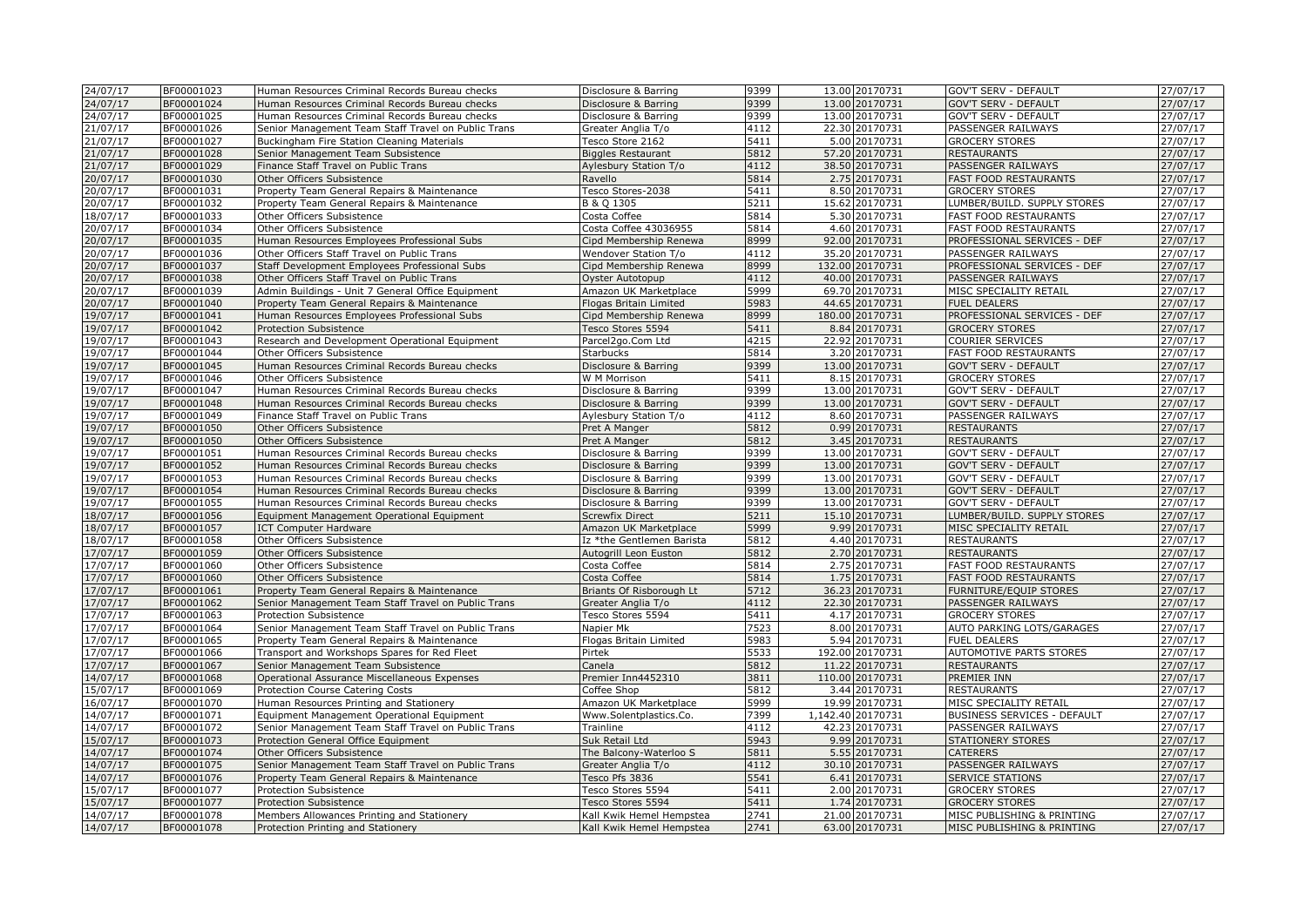| 14/07/17             | BF00001079               | Property Team General Repairs & Maintenance                                                | B & Q 1305                                     | 5211 | 26.96 20170731                  | LUMBER/BUILD. SUPPLY STORES                  | 27/07/17             |
|----------------------|--------------------------|--------------------------------------------------------------------------------------------|------------------------------------------------|------|---------------------------------|----------------------------------------------|----------------------|
| 13/07/17             | BF00001080               | Human Resources Criminal Records Bureau checks                                             | Disclosure & Barring                           | 9399 | 13.00 20170731                  | <b>GOV'T SERV - DEFAULT</b>                  | 27/07/17             |
| 13/07/17             | BF00001081               | Equipment Management Operational Equipment                                                 | Www.Pro-Tectsafetysign                         | 7399 | -168.00 20170731                | <b>BUSINESS SERVICES - DEFAULT</b>           | 27/07/17             |
| 12/07/17             | BF00001082               | Transport and Workshops Operational Equipment                                              | Cpc                                            | 5065 | 58.80 20170731                  | ELECTRICAL PARTS/EQUIPMENT                   | $\frac{1}{27}/07/17$ |
| 13/07/17             | BF00001083               | Staff Development Staff Travel on Public Trans                                             | Apl*/Skylinet                                  | 4121 | 31.00 20170731                  | TAXICABS/LIMOUSINES                          | 27/07/17             |
| 12/07/17             | BF00001084               | Transport and Workshops Operational Equipment                                              | Cpc                                            | 5065 | 87.60 20170731                  | ELECTRICAL PARTS/EQUIPMENT                   | 27/07/17             |
| 06/07/17             | BF00001085               | Transport and Workshops Operational Equipment                                              | <b>Toolstation Ltd</b>                         | 5251 | $-102.72$ 20170731              | <b>HARDWARE STORES</b>                       | 27/07/17             |
| 13/07/17             | BF00001086               | Senior Management Team Staff Travel on Public Trans                                        | Trainline                                      | 4112 | 42.23 20170731                  | PASSENGER RAILWAYS                           | 27/07/17             |
| 13/07/17             | BF00001087               | Human Resources Criminal Records Bureau checks                                             | Disclosure & Barring                           | 9399 | 13.00 20170731                  | GOV'T SERV - DEFAULT                         | 27/07/17             |
| 13/07/17             | BF00001088               | Other Officers Staff Travel on Public Trans                                                | Oyster Autotopup                               | 4112 | 40.00 20170731                  | PASSENGER RAILWAYS                           | 27/07/17             |
| 11/07/17             | BF00001089               | Other Officers Subsistence                                                                 | Union Jack Club                                | 7011 | 8.50 20170731                   | HOTELS/MOTELS/RESORTS                        | 27/07/17             |
| 12/07/17             | BF00001090               | Equipment Management Operational Equipment                                                 | Www.Pro-Tectsafetysign                         | 7399 | 1,800.00 20170731               | <b>BUSINESS SERVICES - DEFAULT</b>           | $\frac{27}{07/17}$   |
| 12/07/17             | BF00001091               | Human Resources Criminal Records Bureau checks                                             | Disclosure & Barring                           | 9399 | 13.00 20170731                  | GOV'T SERV - DEFAULT                         | 27/07/17             |
| 12/07/17             | BF00001092               | Human Resources Criminal Records Bureau checks                                             | Disclosure & Barring                           | 9399 | 13.00 20170731                  | <b>GOV'T SERV - DEFAULT</b>                  | 27/07/17             |
| 12/07/17             | BF00001093               | Property Team General Repairs & Maintenance                                                | Flogas Britain Limited                         | 5983 | 8.80 20170731                   | <b>FUEL DEALERS</b>                          | 27/07/17             |
| 12/07/17             | BF00001094               | Human Resources Criminal Records Bureau checks                                             | Disclosure & Barring                           | 9399 | 13.00 20170731                  | <b>GOV'T SERV - DEFAULT</b>                  | 27/07/17             |
| 12/07/17             | BF00001095               | Operational Training Water Awareness Training                                              | Paypal *swimsafetyl                            | 5941 | 238.80 20170731                 | SPORTING GOODS STORES                        | 27/07/17             |
| 12/07/17             | BF00001096               | Human Resources Criminal Records Bureau checks                                             | Disclosure & Barring                           | 9399 | 13.00 20170731                  | <b>GOV'T SERV - DEFAULT</b>                  | 27/07/17             |
| 12/07/17             | BF00001097               | Human Resources Criminal Records Bureau checks                                             | Disclosure & Barring                           | 9399 | 13.00 20170731                  | <b>GOV'T SERV - DEFAULT</b>                  | 27/07/17             |
| 12/07/17             | BF00001098               | Human Resources Criminal Records Bureau checks                                             | Disclosure & Barring                           | 9399 | 13.00 20170731                  | <b>GOV'T SERV - DEFAULT</b>                  | 27/07/17             |
| 12/07/17             | BF00001099               | Human Resources Criminal Records Bureau checks                                             | Disclosure & Barring                           | 9399 | 13.00 20170731                  | <b>GOV'T SERV - DEFAULT</b>                  | 27/07/17             |
| 12/07/17             | BF00001100               | <b>Prevention Subsistence</b>                                                              | W M Morrison                                   | 5541 | 1.25 20170731                   | <b>SERVICE STATIONS</b>                      | 27/07/17             |
| 12/07/17             | BF00001100               | Prevention Subsistence                                                                     | W M Morrison                                   | 5541 | 1.75 20170731                   | <b>SERVICE STATIONS</b>                      | 27/07/17             |
| 12/07/17             | BF00001101               | Human Resources Criminal Records Bureau checks                                             | Disclosure & Barring                           | 9399 | 13.00 20170731                  | GOV'T SERV - DEFAULT                         | 27/07/17             |
| 12/07/17             | BF00001102               | Equipment Management Operational Equipment                                                 | Www.Cromwell.Co.Uk                             | 5072 | 242.76 20170731                 | HARDWARE EQUIPMENT/SUPPLIES                  | 27/07/17             |
| 12/07/17             | BF00001103               | Human Resources Criminal Records Bureau checks                                             | Disclosure & Barring                           | 9399 | 13.00 20170731                  | <b>GOV'T SERV - DEFAULT</b>                  | 27/07/17             |
| 12/07/17             | BF00001104               | Human Resources Criminal Records Bureau checks                                             | Disclosure & Barring                           | 9399 | 13.00 20170731                  | <b>GOV'T SERV - DEFAULT</b>                  | 27/07/17             |
| 12/07/17             | BF00001105               | Human Resources Criminal Records Bureau checks                                             | Disclosure & Barring                           | 9399 | 13.00 20170731                  | <b>GOV'T SERV - DEFAULT</b>                  | 27/07/17             |
| 12/07/17             | BF00001106               | Equipment Management Operational Equipment                                                 | Parcel2go.Com Ltd                              | 4215 | 22.92 20170731                  | <b>COURIER SERVICES</b>                      | 27/07/17             |
| 12/07/17             | BF00001107               | Human Resources Criminal Records Bureau checks                                             | Disclosure & Barring                           | 9399 | 13.00 20170731                  | GOV'T SERV - DEFAULT                         | 27/07/17             |
| 12/07/17             | BF00001108               | Transport and Workshops Spares for Red Fleet                                               | Ropesdirect.Co.Uk                              | 5251 | 41.58 20170731                  | <b>HARDWARE STORES</b>                       | 27/07/17             |
| 12/07/17             | BF00001109               | Equipment Management Operational Equipment                                                 | Pro-Tech Safety Sig                            | 5085 | 822.96 20170731                 | INDUSTRIAL SUPPLIES - DEF                    | 27/07/17             |
| 11/07/17             | BF00001110               | Other Officers Subsistence                                                                 | Ravello                                        | 5814 | 2.75 20170731                   | <b>FAST FOOD RESTAURANTS</b>                 | 27/07/17             |
| 11/07/17             | BF00001110               | Other Officers Subsistence                                                                 | Ravello                                        | 5814 | 1.50 20170731                   | <b>FAST FOOD RESTAURANTS</b>                 | 27/07/17             |
| 11/07/17             | BF00001111               | Staff Development Course Catering Costs                                                    | Tesco Stores 2041                              | 5411 | 80.21 20170731                  | <b>GROCERY STORES</b>                        | 27/07/17             |
| 11/07/17             | BF00001112               | Property Team General Repairs & Maintenance                                                | Flogas Britain Limited                         | 5983 | 12.45 20170731                  | <b>FUEL DEALERS</b>                          | 27/07/17             |
| 11/07/17             | BF00001113               | Other Officers Subsistence                                                                 | Wasabi Victoria Statio                         | 5812 | 7.58 20170731                   | <b>RESTAURANTS</b>                           | 27/07/17             |
| 11/07/17             | BF00001114               | Other Officers Subsistence                                                                 | Ritazza                                        | 5814 | 2.95 20170731                   | <b>FAST FOOD RESTAURANTS</b>                 | 27/07/17             |
| 11/07/17             | BF00001114               | Other Officers Subsistence                                                                 | Ritazza                                        | 5814 | 1.99 20170731                   | <b>FAST FOOD RESTAURANTS</b>                 | 27/07/17             |
| 11/07/17             | BF00001115               | Property Team General Repairs & Maintenance                                                | Argos Ltd                                      | 5310 | 64.99 20170731                  | <b>DISCOUNT STORES</b>                       | 27/07/17             |
| 10/07/17             | BF00001116               | Other Officers Subsistence                                                                 | Mango Tree                                     | 5812 | 30.00 20170731                  | <b>RESTAURANTS</b>                           | 27/07/17             |
| 11/07/17             | BF00001117               | Equipment Management Operational Equipment                                                 | Parcel2go.Com Ltd                              | 4215 | 24.60 20170731                  | COURIER SERVICES                             | 27/07/17             |
| 11/07/17             | BF00001118               | Transport and Workshops Courses And Conference Fees                                        | Www.Cfoaservices.Co.Uk                         | 8699 | 300.00 20170731                 | MEMBER ORGANIZATIONS - DEF                   | 27/07/17             |
| 10/07/17             | BF00001119               | Senior Management Team Staff Travel on Public Trans                                        | Woodland Manor Hotel                           | 7011 | 52.00 20170731                  | HOTELS/MOTELS/RESORTS                        | 27/07/17             |
| 11/07/17             | BF00001120               | Other Officers Subsistence                                                                 | Harbour And Jones Ltd                          | 5811 | 9.15 20170731                   | <b>CATERERS</b>                              | 27/07/17             |
| 10/07/17             | BF00001121               | Finance Courses And Conference Fees                                                        | Premier Inn44521690                            | 3811 | 10.00 20170731                  | PREMIER INN                                  | 27/07/17             |
| 10/07/17             | BF00001122               | Other Officers Subsistence                                                                 | Carlos Kitchen                                 | 5812 | 9.29 20170731                   | <b>RESTAURANTS</b>                           | 27/07/17             |
| 10/07/17             | BF00001123               | Senior Management Team Staff Travel on Public Trans                                        | Napier Mk                                      | 7523 | 8.00 20170731                   | AUTO PARKING LOTS/GARAGES                    | 27/07/17             |
| 10/07/17             | BF00001124               | Prevention Subsistence                                                                     | Costa Coffee 43036170                          | 5814 | 5.30 20170731                   | <b>FAST FOOD RESTAURANTS</b>                 | 27/07/17             |
| 10/07/17             | BF00001125               | Operational Apprentices Subsistence                                                        | Just Baquettes                                 | 5812 | 63.90 20170731                  | <b>RESTAURANTS</b>                           | 27/07/17             |
| 10/07/17             | BF00001126               | Other Officers Staff Travel on Public Trans                                                |                                                | 4112 | 16.20 20170731                  | PASSENGER RAILWAYS                           | 27/07/17             |
| 10/07/17             | BF00001126               | Other Officers Staff Travel on Public Trans                                                | Wendover Station T/o<br>Wendover Station T/o   | 4112 | 6.50 20170731                   | PASSENGER RAILWAYS                           | 27/07/17             |
| 10/07/17             | BF00001127               |                                                                                            | Endole                                         | 7321 | 59.99 20170731                  | CONSUMER CR REPORTING AGEN                   | 27/07/17             |
| 10/07/17             | BF00001128               | Procurement Miscellaneous Expenses<br>Other Officers Subsistence                           | <b>Starbucks</b>                               | 5814 | 5.70 20170731                   | <b>FAST FOOD RESTAURANTS</b>                 | 27/07/17             |
|                      |                          |                                                                                            |                                                | 5999 |                                 |                                              |                      |
| 10/07/17<br>10/07/17 | BF00001129<br>BF00001130 | Property Team General Repairs & Maintenance<br>Other Officers Subsistence                  | Amazon.Co.Uk<br>Carlos Kitchen                 | 5812 | 53.75 20170731<br>9.99 20170731 | MISC SPECIALITY RETAIL<br><b>RESTAURANTS</b> | 27/07/17<br>27/07/17 |
| 10/07/17             | BF00001131               |                                                                                            |                                                | 5983 | 18.85 20170731                  | <b>FUEL DEALERS</b>                          | 27/07/17             |
| 10/07/17             | BF00001132               | Property Team General Repairs & Maintenance<br>Other Officers Staff Travel on Public Trans | Flogas Britain Limited<br>Wendover Station T/o | 4112 | 16.00 20170731                  | PASSENGER RAILWAYS                           | 27/07/17             |
| 10/07/17             | BF00001132               |                                                                                            | Wendover Station T/o                           | 4112 | 6.50 20170731                   | PASSENGER RAILWAYS                           | 27/07/17             |
| 10/07/17             | BF00001133               | Other Officers Staff Travel on Public Trans                                                |                                                | 5211 | 6.00 20170731                   | LUMBER/BUILD. SUPPLY STORES                  | 27/07/17             |
|                      |                          | Property Team General Repairs & Maintenance                                                | B & Q 1305                                     |      |                                 |                                              |                      |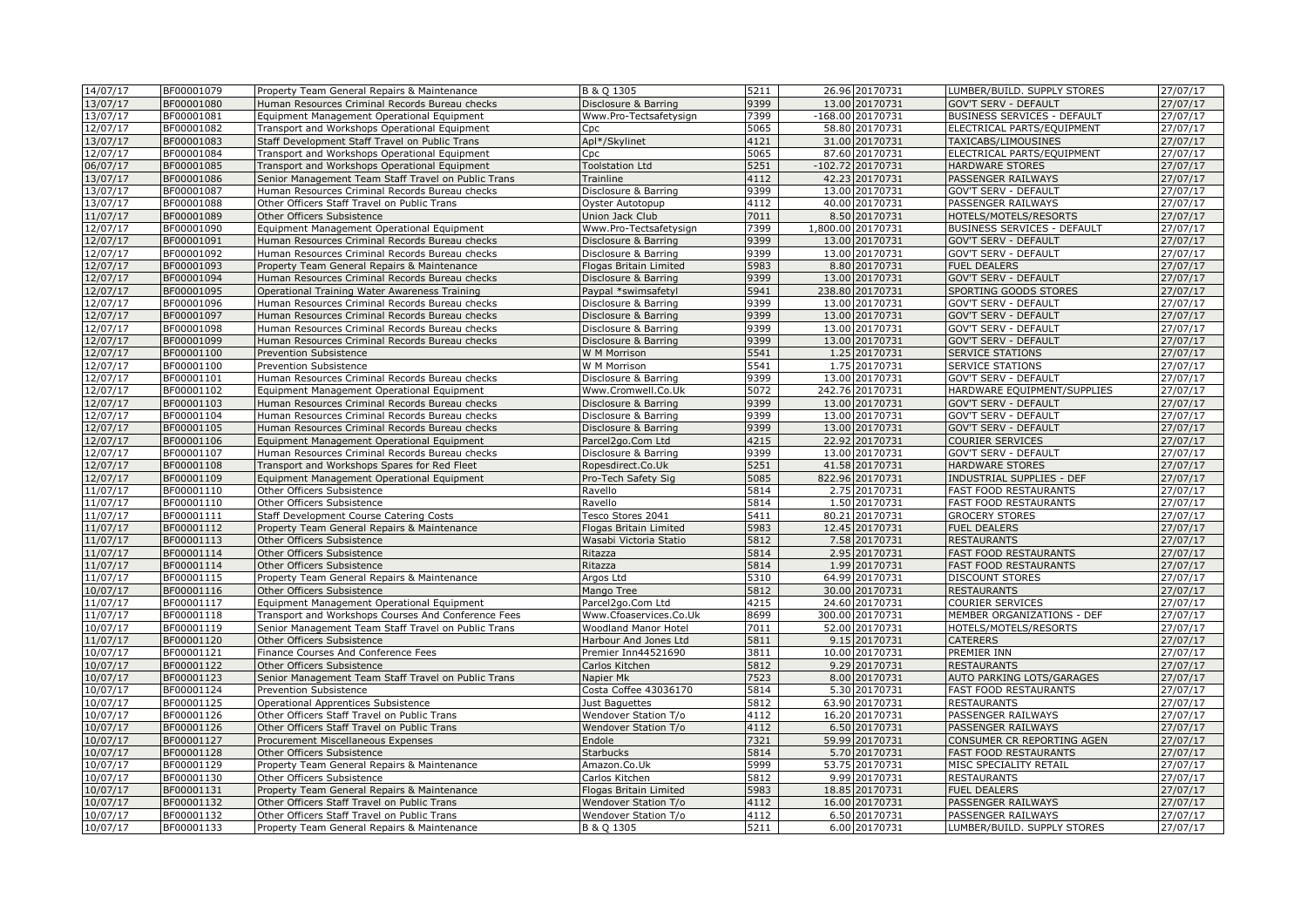| 07/07/17 | BF00001134 | BASI Project Staff Travel on Public Trans           | Trainline                 | 4112 | 217.57 20170731   | PASSENGER RAILWAYS             | 27/07/17             |
|----------|------------|-----------------------------------------------------|---------------------------|------|-------------------|--------------------------------|----------------------|
| 07/07/17 | BF00001135 | Senior Management Team Staff Travel on Public Trans | Trainline                 | 4112 | 82.93 20170731    | PASSENGER RAILWAYS             | 27/07/17             |
| 08/07/17 | BF00001136 | Senior Management Team Staff Travel on Public Trans | Tesco Pfs 3978            | 5541 | 63.80 20170731    | <b>SERVICE STATIONS</b>        | 27/07/17             |
| 07/07/17 | BF00001137 | Operational Training Course Catering Costs          | Just Baguettes            | 5812 | 259.30 20170731   | <b>RESTAURANTS</b>             | 27/07/17             |
| 07/07/17 | BF00001138 | Other Officers Subsistence                          | Queensway Coffee          | 5812 | 4.29 20170731     | <b>RESTAURANTS</b>             | 27/07/17             |
| 07/07/17 | BF00001139 | Other Officers Staff Travel on Public Trans         | Oyster Autotopup          | 4112 | 40.00 20170731    | PASSENGER RAILWAYS             | 27/07/17             |
| 06/07/17 | BF00001140 | Senior Management Team Staff Travel on Public Trans | Hilton                    | 3504 | 214.00 20170731   | <b>HILTON</b>                  | 27/07/17             |
| 06/07/17 | BF00001141 | Senior Management Team Staff Travel on Public Trans | Copthorne Hotel Bi        | 7011 | -115.00 20170731  | HOTELS/MOTELS/RESORTS          | 27/07/17             |
| 07/07/17 | BF00001142 | Other Officers Miscellaneous Expenses               | Tesco Stores-2038         | 5411 | 5.00 20170731     | <b>GROCERY STORES</b>          | 27/07/17             |
| 07/07/17 | BF00001143 | Senior Management Team Subs Professional/Nat Bodies | Www.Ppma.Org.Uk           | 7399 | 60.00 20170731    | BUSINESS SERVICES - DEFAULT    | 27/07/17             |
| 06/07/17 | BF00001144 | Transport and Workshops Operational Equipment       | <b>Toolstation Ltd</b>    | 5251 | 154.08 20170731   | <b>HARDWARE STORES</b>         | 27/07/17             |
| 06/07/17 | BF00001145 | Prevention Subsistence                              | Shell Broughton           | 5541 | 2.65 20170731     | SERVICE STATIONS               | $\frac{1}{27}/07/17$ |
| 06/07/17 | BF00001145 | <b>Prevention Subsistence</b>                       | Shell Broughton           | 5541 | 1.85 20170731     | <b>SERVICE STATIONS</b>        | 27/07/17             |
| 06/07/17 |            |                                                     |                           | 5814 |                   |                                | 27/07/17             |
|          | BF00001146 | Other Officers Subsistence                          | <b>Starbucks</b>          |      | 2.85 20170731     | <b>FAST FOOD RESTAURANTS</b>   |                      |
| 05/07/17 | BF00001147 | Prevention Miscellaneous Expenses                   | Paypal *30mensfitne       | 5941 | 14.00 20170731    | SPORTING GOODS STORES          | 27/07/17             |
| 06/07/17 | BF00001148 | Other Officers Subsistence                          | Eat                       | 5812 | 4.70 20170731     | <b>RESTAURANTS</b>             | 27/07/17             |
| 05/07/17 | BF00001149 | <b>ICT Computer Software</b>                        | Surveymonkey              | 5968 | 26.00 20170731    | CONTINUITY/SUBSCRIPTION MERCHT | 27/07/17             |
| 06/07/17 | BF00001150 | <b>ICT Computer Hardware</b>                        | Paypal *telecomrecy       | 4812 | 170.00 20170731   | PHONE SERV/EQUIP NON-UTIL      | 27/07/17             |
| 05/07/17 | BF00001151 | Buckingham Fire Station Fixtures and Fittings       | Timpson Ltd               | 7251 | 10.00 20170731    | SHOE REPAIR/SHINE/HAT CLEAN    | 27/07/17             |
| 05/07/17 | BF00001152 | Transport and Workshops Spares for Lease Cars       | Stoke Mandeville Autoc    | 7531 | 42.00 20170731    | AUTO BODY REPAIR SHOPS         | 27/07/17             |
| 05/07/17 | BF00001152 | Transport and Workshops Spares for Red Fleet        | Stoke Mandeville Autoc    | 7531 | 2.50 20170731     | AUTO BODY REPAIR SHOPS         | 27/07/17             |
| 05/07/17 | BF00001153 | Human Resources Criminal Records Bureau checks      | Disclosure & Barring      | 9399 | 13.00 20170731    | GOV'T SERV - DEFAULT           | 27/07/17             |
| 05/07/17 | BF00001154 | Procurement General Postage                         | Parcel2go.Com Ltd         | 4215 | 2.34 20170731     | <b>COURIER SERVICES</b>        | 27/07/17             |
| 05/07/17 | BF00001155 | Human Resources Criminal Records Bureau checks      | Disclosure & Barring      | 9399 | 13.00 20170731    | <b>GOV'T SERV - DEFAULT</b>    | 27/07/17             |
| 04/07/17 | BF00001156 | Senior Management Team Staff Travel on Public Trans | Copthorne Hotel Bi        | 7011 | 460.00 20170731   | HOTELS/MOTELS/RESORTS          | 27/07/17             |
| 05/07/17 | BF00001157 | Procurement General Postage                         | Parcel2go.Com Ltd         | 4215 | 2.34 20170731     | <b>COURIER SERVICES</b>        | 27/07/17             |
| 05/07/17 | BF00001158 | Property Team General Repairs & Maintenance         | B & Q 1305                | 5211 | 16.89 20170731    | LUMBER/BUILD. SUPPLY STORES    | 27/07/17             |
| 05/07/17 | BF00001159 | Procurement General Postage                         | Parcel2go.Com Ltd         | 4215 | 2.34 20170731     | <b>COURIER SERVICES</b>        | 27/07/17             |
| 04/07/17 | BF00001160 | Senior Management Team Subsistence                  | Millennium                | 3741 | 22.30 20170731    | MILLENIUM BROADWAY HOTEL       | 27/07/17             |
| 05/07/17 | BF00001161 | Human Resources Criminal Records Bureau checks      | Disclosure & Barring      | 9399 | 13.00 20170731    | <b>GOV'T SERV - DEFAULT</b>    | 27/07/17             |
| 05/07/17 | BF00001162 | Procurement Staff Travel on Public Trans            | Virgin Trains             | 4112 | 59.00 20170731    | PASSENGER RAILWAYS             | 27/07/17             |
| 05/07/17 | BF00001163 | Senior Management Team Courses And Conference Fees  | Doubletree                | 3692 | 148.00 20170731   | <b>DOUBLETREE HOTEL</b>        | 27/07/17             |
| 04/07/17 | BF00001164 | Human Resources Criminal Records Bureau checks      | Disclosure & Barring      | 9399 | 13.00 20170731    | <b>GOV'T SERV - DEFAULT</b>    | 27/07/17             |
| 03/07/17 | BF00001165 | Protection Courses And Conference Fees              | Premier Inn 44537425      | 3811 | 91.50 20170731    | PREMIER INN                    | 27/07/17             |
| 03/07/17 | BF00001166 | Staff Development Staff Travel on Public Trans      | Trainline                 | 4112 | 49.47 20170731    | PASSENGER RAILWAYS             | 27/07/17             |
| 04/07/17 | BF00001167 | Protection Staff Travel on Public Trans             | London Midland Tic        | 4112 | 43.70 20170731    | PASSENGER RAILWAYS             | 27/07/17             |
| 04/07/17 | BF00001168 | Human Resources Criminal Records Bureau checks      | Disclosure & Barring      | 9399 | 13.00 20170731    | GOV'T SERV - DEFAULT           | 27/07/17             |
| 04/07/17 | BF00001169 | Human Resources Criminal Records Bureau checks      | Disclosure & Barring      | 9399 | 13.00 20170731    | GOV'T SERV - DEFAULT           | 27/07/17             |
| 04/07/17 | BF00001170 | Senior Management Team Subsistence                  | Fleet Street Kitchen Birm | 5813 | 368.50 20170731   | BARS/TAVERNS/LOUNGES/DISCOS    | 27/07/17             |
|          | BF00001171 |                                                     |                           | 9399 | 13.00 20170731    |                                |                      |
| 04/07/17 |            | Human Resources Criminal Records Bureau checks      | Disclosure & Barring      | 9399 |                   | <b>GOV'T SERV - DEFAULT</b>    | 27/07/17             |
| 04/07/17 | BF00001172 | Human Resources Criminal Records Bureau checks      | Disclosure & Barring      |      | 13.00 20170731    | GOV'T SERV - DEFAULT           | 27/07/17             |
| 04/07/17 | BF00001173 | Human Resources Criminal Records Bureau checks      | Disclosure & Barring      | 9399 | 13.00 20170731    | GOV'T SERV - DEFAULT           | 27/07/17             |
| 04/07/17 | BF00001174 | Prevention Staff Travel on Public Trans             | Selfserve Ticket          | 4112 | 17.90 20170731    | PASSENGER RAILWAYS             | 27/07/17             |
| 04/07/17 | BF00001175 | Human Resources Criminal Records Bureau checks      | Disclosure & Barring      | 9399 | 13.00 20170731    | <b>GOV'T SERV - DEFAULT</b>    | 27/07/17             |
| 04/07/17 | BF00001176 | Human Resources Criminal Records Bureau checks      | Disclosure & Barring      | 9399 | 13.00 20170731    | GOV'T SERV - DEFAULT           | 27/07/17             |
| 04/07/17 | BF00001177 | Human Resources Criminal Records Bureau checks      | Disclosure & Barring      | 9399 | 13.00 20170731    | <b>GOV'T SERV - DEFAULT</b>    | 27/07/17             |
| 04/07/17 | BF00001178 | <b>ICT Computer Hardware</b>                        | Amazon UK Marketplace     | 5942 | 56.98 20170731    | <b>BOOK STORES</b>             | 27/07/17             |
| 04/07/17 | BF00001179 | Equipment Management Operational Equipment          | Parcel2go.Com Ltd         | 4215 | 11.70 20170731    | COURIER SERVICES               | 27/07/17             |
| 04/07/17 | BF00001180 | Human Resources Criminal Records Bureau checks      | Disclosure & Barring      | 9399 | 13.00 20170731    | GOV'T SERV - DEFAULT           | 27/07/17             |
| 04/07/17 | BF00001181 | Prevention Subsistence                              | Brook Green               | 5812 | 10.65 20170731    | <b>RESTAURANTS</b>             | 27/07/17             |
| 04/07/17 | BF00001182 | Human Resources Criminal Records Bureau checks      | Disclosure & Barring      | 9399 | 13.00 20170731    | GOV'T SERV - DEFAULT           | 27/07/17             |
| 04/07/17 | BF00001183 | Staff Development Staff Travel on Public Trans      | Pp*plservices Stone       | 4121 | 8.00 20170731     | TAXICABS/LIMOUSINES            | 27/07/17             |
| 04/07/17 | BF00001184 | Buckingham Fire Station Furniture                   | Wilko Retail Limit        | 5722 | 7.00 20170731     | HOUSEHOLD APPLIANCE STORES     | 27/07/17             |
| 04/07/17 | BF00001185 | Human Resources Criminal Records Bureau checks      | Disclosure & Barring      | 9399 | 13.00 20170731    | <b>GOV'T SERV - DEFAULT</b>    | 27/07/17             |
| 04/07/17 | BF00001186 | Urban Search and Rescue Other Training              | Travelodge Gb0000         | 3615 | 1,619.50 20170731 | TRAVELODGE                     | 27/07/17             |
| 03/07/17 | BF00001187 | Protection Staff Travel on Public Trans             | London Midland Web        | 4112 | 93.00 20170731    | PASSENGER RAILWAYS             | 27/07/17             |
| 03/07/17 | BF00001188 | Other Officers Subsistence                          | The Bogota Coffee Company | 5814 | 5.50 20170731     | <b>FAST FOOD RESTAURANTS</b>   | 27/07/17             |
| 03/07/17 | BF00001189 | Protection Staff Travel on Public Trans             | London Midland Web        | 4112 | 53.30 20170731    | PASSENGER RAILWAYS             | 27/07/17             |
| 03/07/17 | BF00001190 | Staff Development Staff Travel on Public Trans      | Trainline                 | 4112 | -115.60 20170731  | PASSENGER RAILWAYS             | 27/07/17             |
| 03/07/17 | BF00001191 | Property Team General Repairs & Maintenance         | B & Q 1124                | 5211 | 26.00 20170731    | LUMBER/BUILD. SUPPLY STORES    | 27/07/17             |
|          |            |                                                     |                           |      |                   |                                |                      |